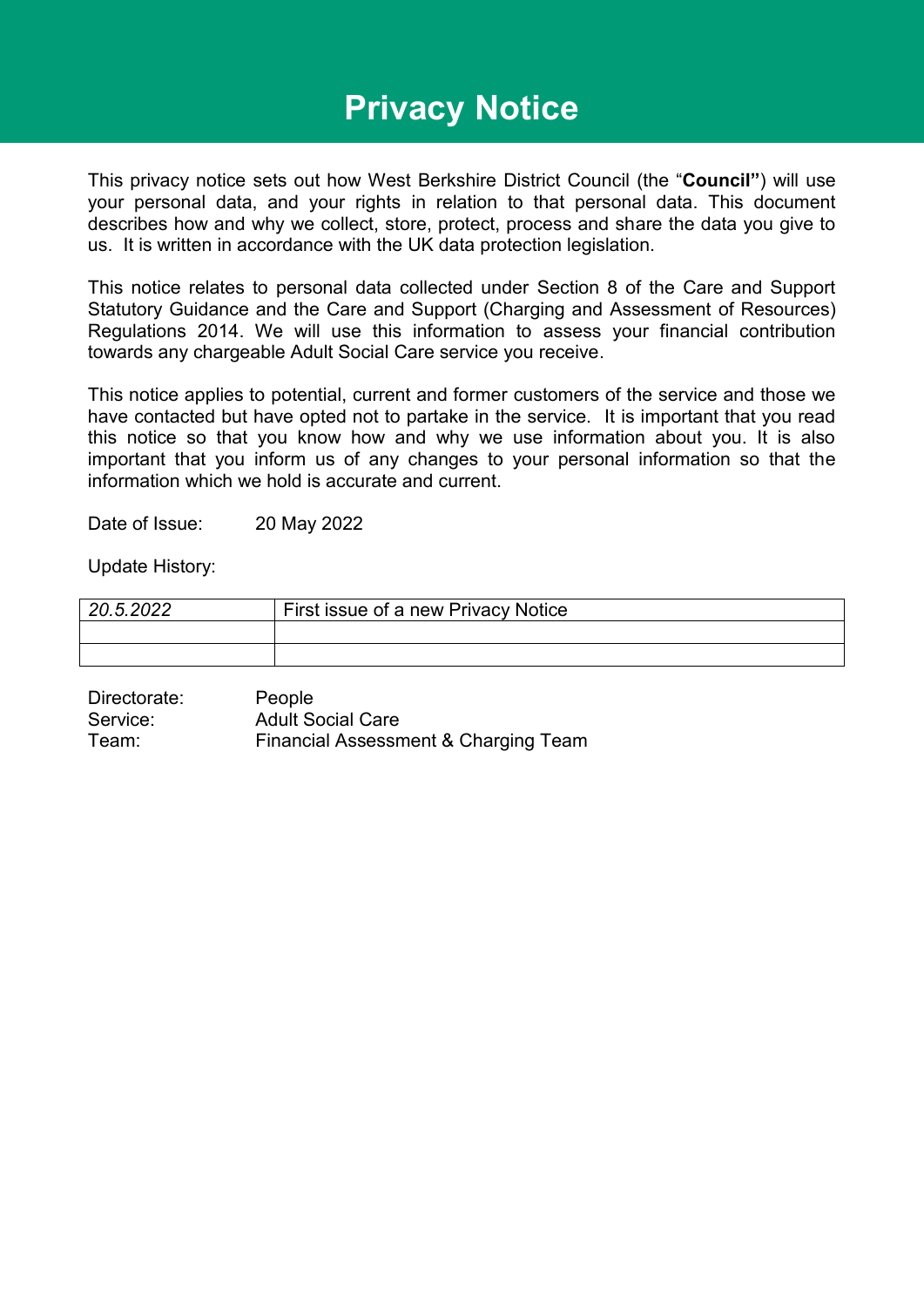#### **About the Organisation**

The Council is the Data Controller. This means it is ultimately responsible for the data it holds about you.

Contact Address:

West Berkshire District Council Market Street **Newbury Berkshire** RG14 5LD

ICO Registration Number: **Z6825178**  <https://ico.org.uk/ESDWebPages/Entry/Z6825178>

#### **The Data Protection Officer**

Contact details for the Data Protection Officer at the Council can be found at: <http://www.westberks.gov.uk/dpofficer>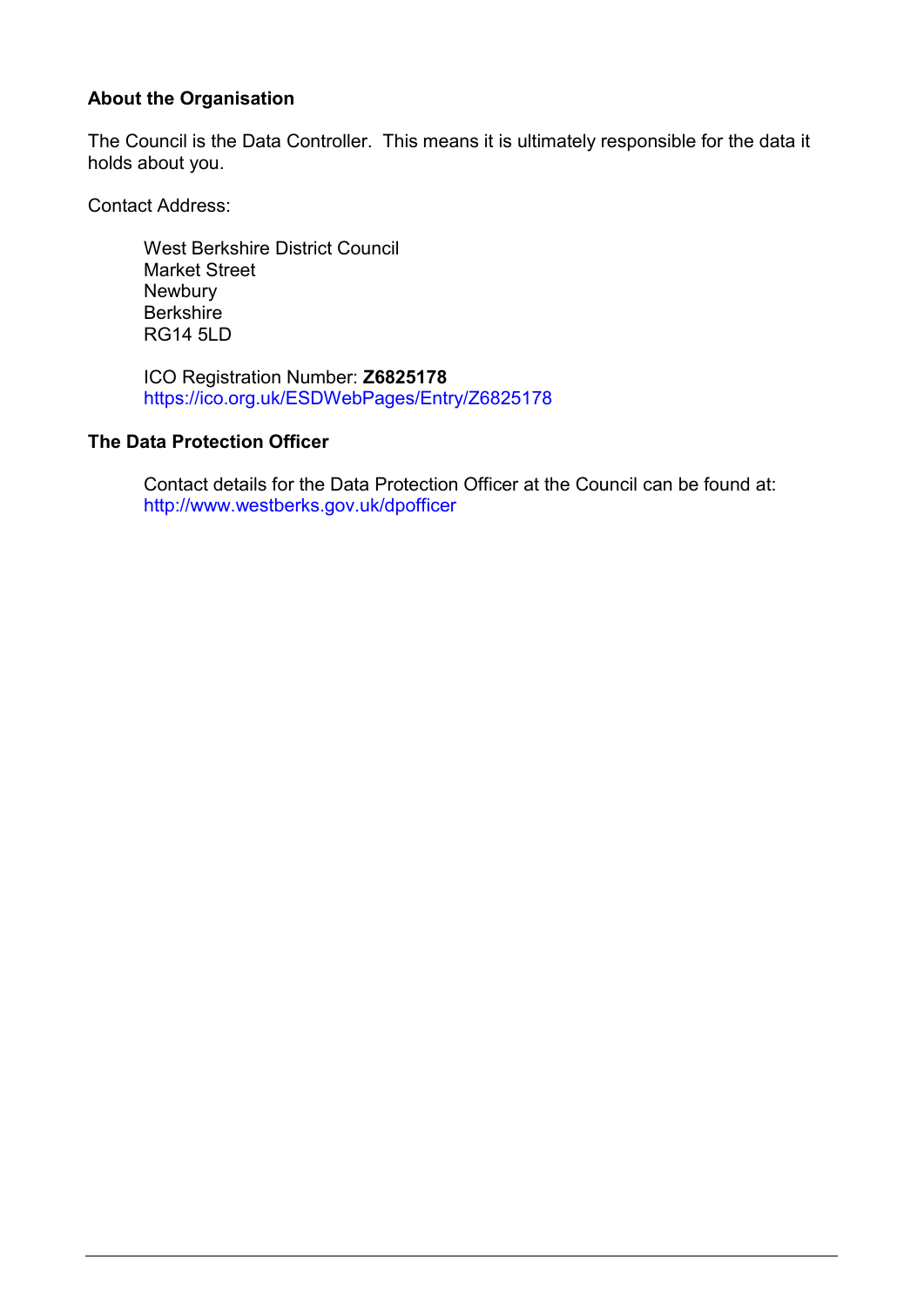## **THE PERSONAL DATA WE HOLD ABOUT YOU**

We will process the following personal data about you:

- Your name and address
- A record of your income
- A record of you financial assets, including bank and building society details
- A record of your disability related expenditure
- Other relevant information in relation to your financial assessment

These details are collected and held on Controcc and will be protected using up-to-date technical and organisational security measures.

### **SOURCE OF YOUR PERSONAL DATA**

We collect the above information about you from the data you enter when you complete a financial assessment form and from the Department for Works & Pensions.

#### **PURPOSE AND LEGAL BASIS FOR PROCESSING YOUR PERSONAL DATA**

In accordance with the data protection laws, we need a "legal basis" for collecting and using information about you. There are a variety of different legal bases for using personal data which are set out in the data protection laws.

We have set out below the different purposes for which we collect and use your personal data, along with the legal basis we rely on to do so.

| Why we use your information                                                                                                                                                                                                              | Our legal basis for using your<br>information                                                                                                                                                                                                                                                                                                                                                                                                                                                                                                                                                                                                          |
|------------------------------------------------------------------------------------------------------------------------------------------------------------------------------------------------------------------------------------------|--------------------------------------------------------------------------------------------------------------------------------------------------------------------------------------------------------------------------------------------------------------------------------------------------------------------------------------------------------------------------------------------------------------------------------------------------------------------------------------------------------------------------------------------------------------------------------------------------------------------------------------------------------|
|                                                                                                                                                                                                                                          |                                                                                                                                                                                                                                                                                                                                                                                                                                                                                                                                                                                                                                                        |
| We will use your data in the financial assessment<br>process.<br>Where a service or information request requires<br>you to submit further personal information, a<br>separate privacy notice will describe how we will<br>use that data. | Performance of a contract: Article<br>6b of the General Data Protection<br>("GDPR")<br>Regulations<br>namely<br>processing is necessary for the<br>performance of a contract to which<br>the data subject is party or in order to<br>take steps at the request of the data<br>subject prior to entering into a<br>contract.<br><b>Public Task: Article 6e of the GDPR</b><br>namely the processing is necessary<br>for the performance of a task carried<br>out in the public interest.<br><b>Consent:</b> Where you have provided.<br>your consent for us to use your<br>personal data in this way. If you do<br>not wish the Council to process your |
|                                                                                                                                                                                                                                          | personal data, it will be unable to<br>establish a contract to provide the<br>service for you.                                                                                                                                                                                                                                                                                                                                                                                                                                                                                                                                                         |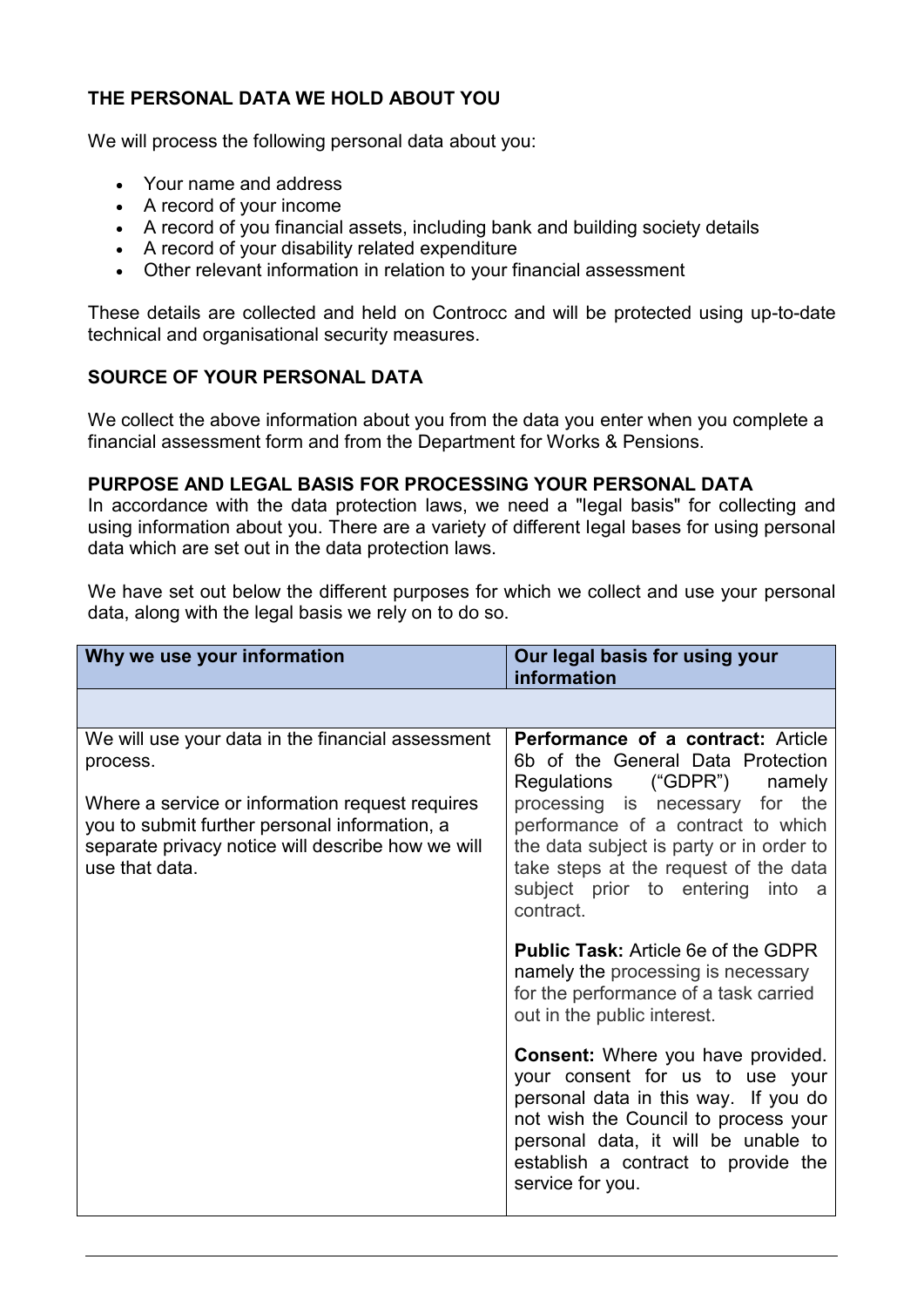#### **SHARING YOUR PERSONAL DATA**

You will be able to see and update your data through a request to access your data.

Your data will be seen by employees of the Council relevant to the service or information request you have made.

Your data may be shared with the Department for Works and Pensions.

Where a service or information request requires us to share your data with other parties, a separate privacy notice will describe who that is.

We may share your personal data with third parties where it is necessary for the delivery of the service.

We may also share your data if we are required to do so by law, for example by court order or to prevent fraud or other crime.

#### **RETAINING YOUR PERSONAL DATA**

Your personal data will not be kept longer than necessary.

You can check how long the Council will keep each type of data against our retention schedule (www.westberks.gov.uk/retention).

#### **YOUR RIGHTS**

Under certain circumstances, by law you have the right to:

- **Request access** to your personal information (commonly known as a "data subject access request"). This enables you to receive a copy of the personal information we hold about you and to check that we are lawfully processing it.
- **Request correction** of the personal information that we hold about you. This enables you to have any incomplete or inaccurate information we hold about you corrected.
- **Request erasure** of your personal information. This enables you to ask us to delete or remove personal information where there is no good reason for us continuing to process it. You also have the right to ask us to delete or remove your personal information where you have exercised your right to object to processing (see below).
- **Object to processing** of your personal information where we are relying on a legitimate interest (or those of a third party) and there is something about your particular situation which makes you want to object to processing on this ground. You also have the right to object where we are processing your personal information for direct marketing purposes.
- **Request the restriction of processing** of your personal information. This enables you to ask us to suspend the processing of personal information about you, for example if you want us to establish its accuracy or the reason for processing it.